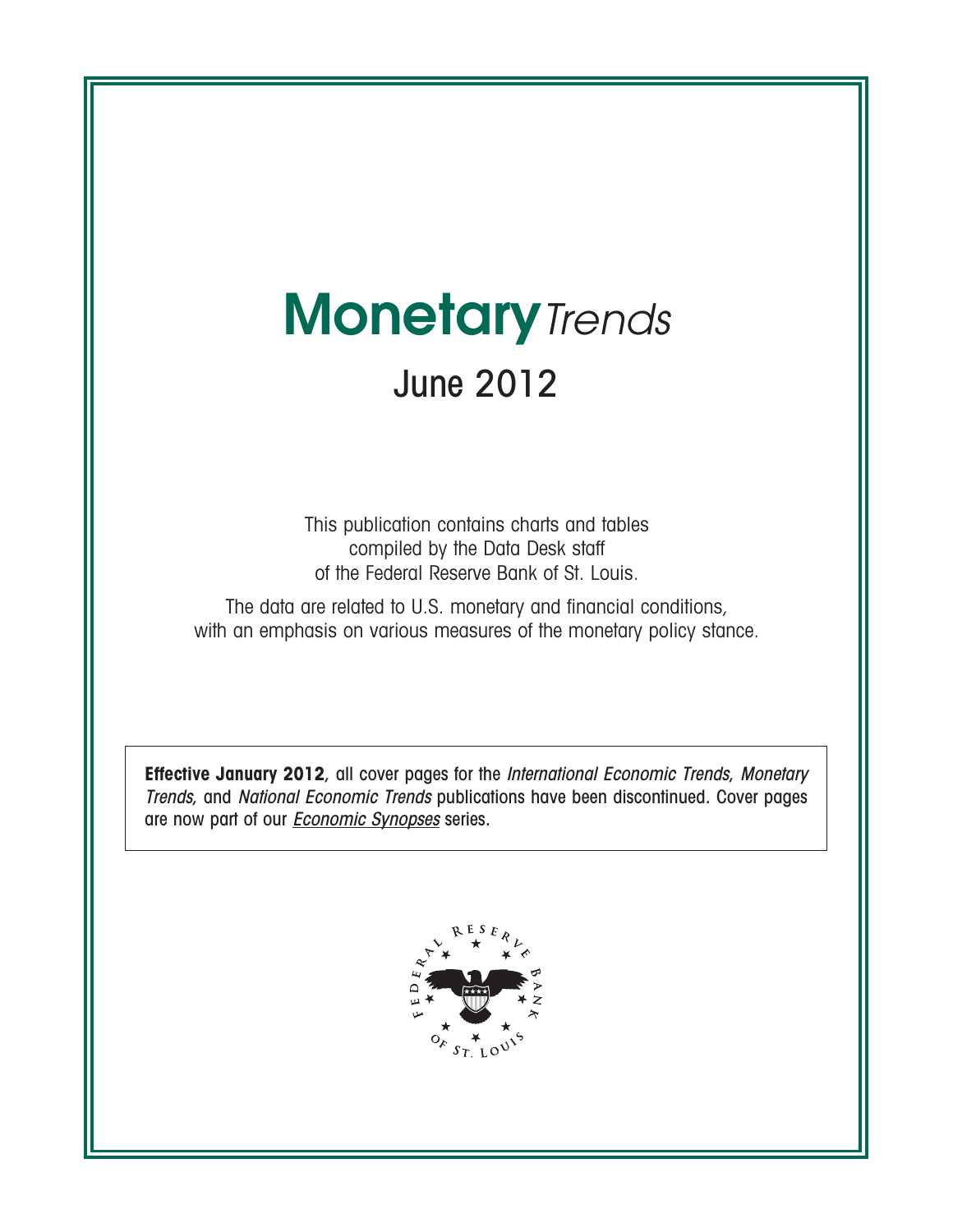# **Contents**

# **Page**

| 3  | Monetary and Financial Indicators at a Glance                              |
|----|----------------------------------------------------------------------------|
| 4  | Monetary Aggregates and Their Components                                   |
| 6  | Reserves Markets and Short-Term Credit Flows                               |
| 7  | Senior Loan Officer Opinion Survey on Bank Lending Practices               |
| 8  | Measures of Expected Inflation                                             |
| 9  | <b>Interest Rates</b>                                                      |
| 10 | Policy-Based Inflation Indicators                                          |
| 11 | Implied Forward Rates, Futures Contracts, and Inflation-Indexed Securities |
| 12 | Velocity, Gross Domestic Product, and M2                                   |
| 14 | <b>Bank Credit</b>                                                         |
| 15 | Stock Market Index and Foreign Inflation and Interest Rates                |
| 16 | Reference Tables                                                           |
| 18 | Definitions, Notes, and Sources                                            |

# **Conventions used in this publication:**

- 1. Unless otherwise indicated, data are monthly.
- 2. Shaded areas indicate recessions, as determined by the National Bureau of Economic Research.
- 3. *Percent change at an annual rate* is the simple, not compounded, monthly percent change multiplied by 12. For example, using consecutive months, the percent change at an annual rate in x between month *t* –1 and the current month *t* is:  $[(x_t/x_{t-1})-1] \times 1200$ . Note that this differs from *National Economic Trends*. In that publication, monthly percent changes are compounded and expressed as annual growth rates.
- 4. The *percent change from year ago* refers to the percent change from the same period in the previous year. For example, the percent change from year ago in *x* between month  $t-12$  and the current month *t* is:  $[(x_t/x_{t-12})-1] \times 100$ .

We welcome your comments addressed to:

Editor, *Monetary Trends* Research Division Federal Reserve Bank of St. Louis P.O. Box 442 St. Louis, MO 63166-0442

or to:

stlsFRED@stls.frb.org

On March 23, 2006, the Board of Governors of the Federal Reserve System ceased the publication of the M3 monetary aggregate. It also ceased publishing the following components: large-denomination time deposits, RPs, and eurodollars.

*Monetary Trends* is published monthly by the Research Division of the Federal Reserve Bank of St. Louis. Visit the Research Division's website at research.stlouisfed.org/publications/mt to download the current version of this publication or register for e-mail notification updates. For more information on data in the publication, please visit research.stlouisfed.org/fred2 or call (314) 444-8590.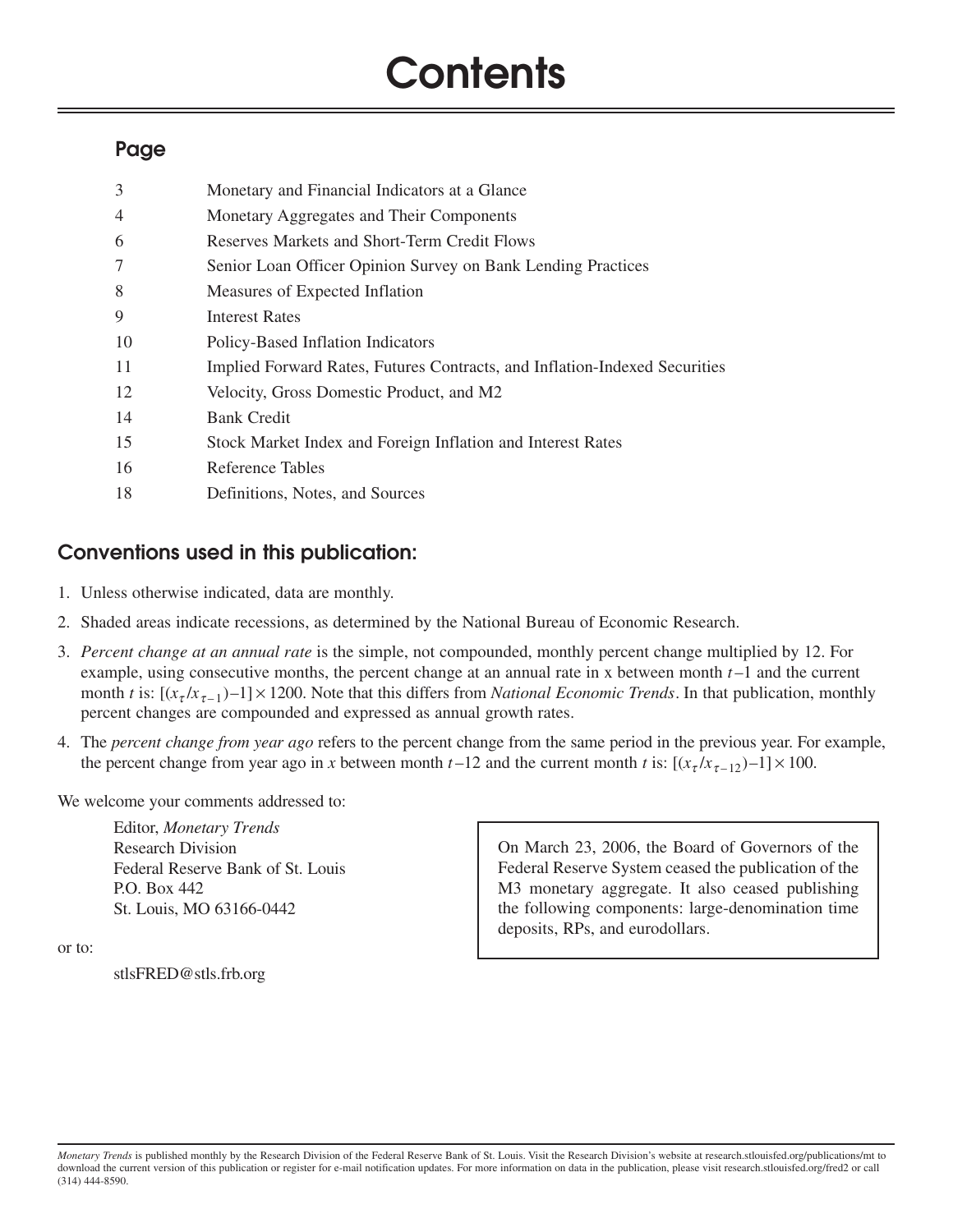#### **M2 and MZM**





#### **Adjusted Monetary Base**





### **Reserve Market Rates**



### **Real Treasury Yield Curve**



### **Inflation-Indexed Treasury Yield Spreads**



**Research Division Federal Reserve Bank of St. Louis**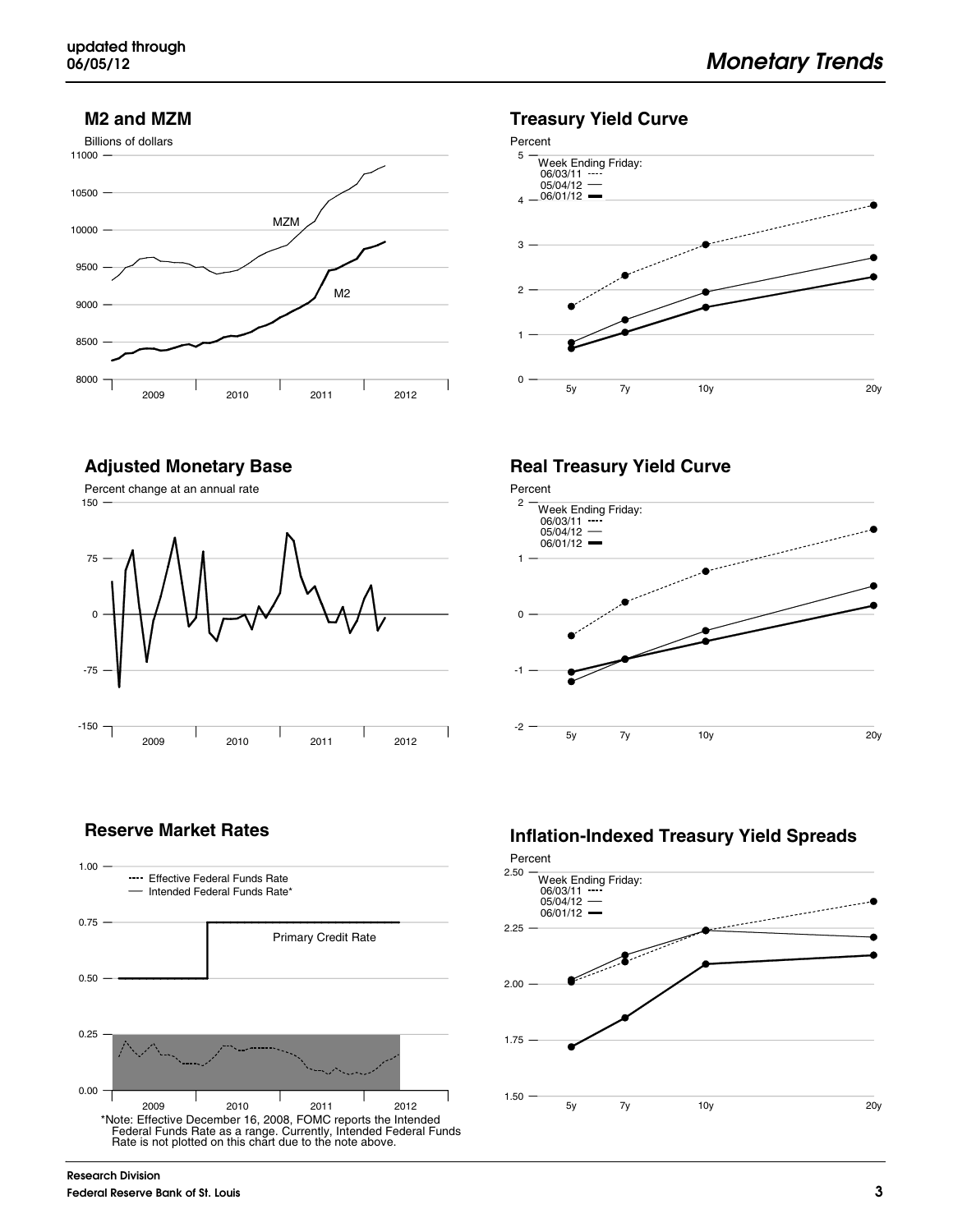# **Monetary Trends updated through**

#### **M1**



#### **MZM**



#### **M2**

Percent change from year ago



### **Monetary Services Index - M2\*\***

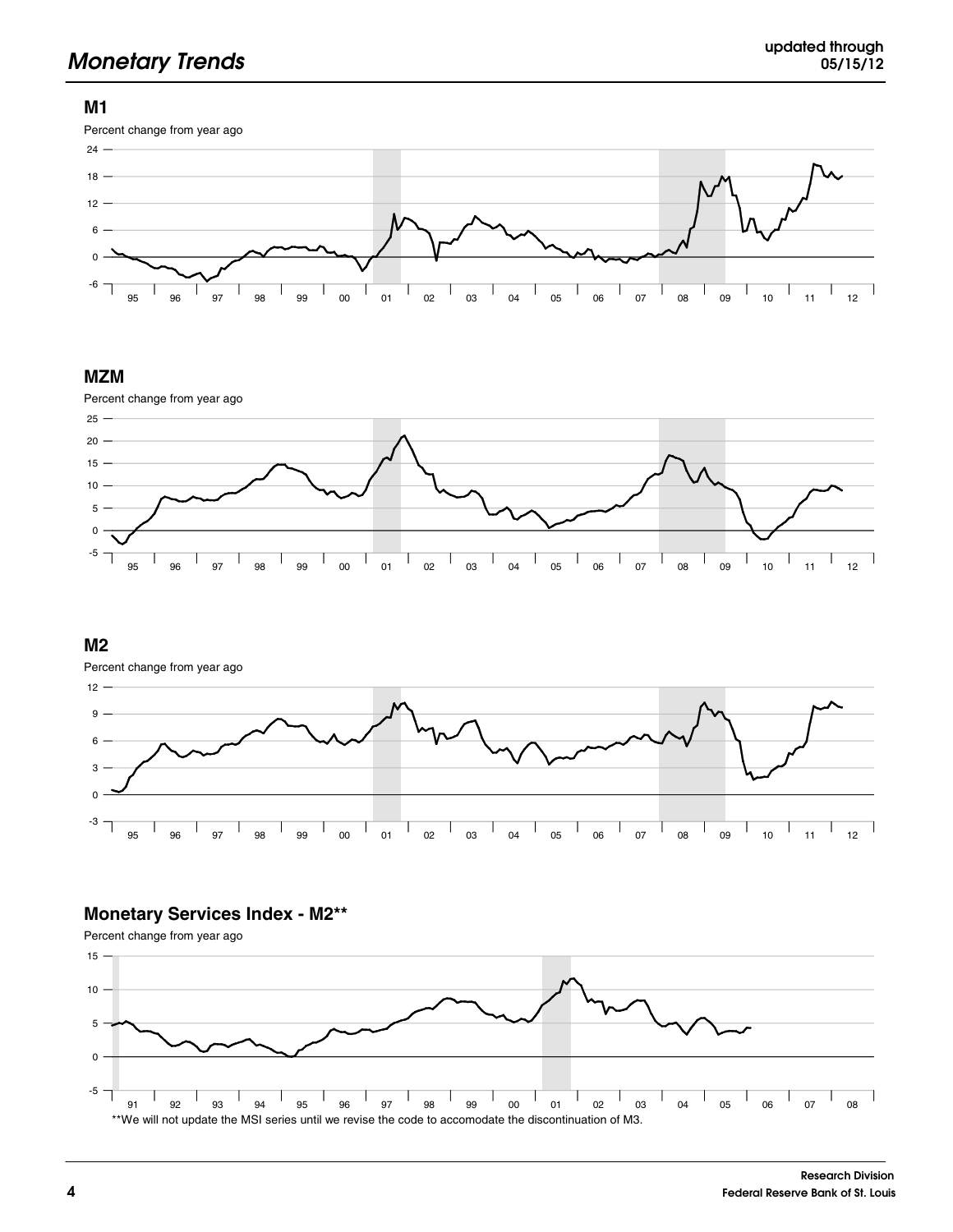### **Adjusted Monetary Base**



### **Domestic Nonfinancial Debt**



## **Small Denomination Time Deposits**

Percent change from year ago



# **Money Market Mutual Fund Shares**

Percent change from year ago 0 15 30



# **Currency Held by the Nonbank Public**



### **Checkable Deposits**

Percent change from year ago



# **Savings Deposits**

Percent change from year ago



-15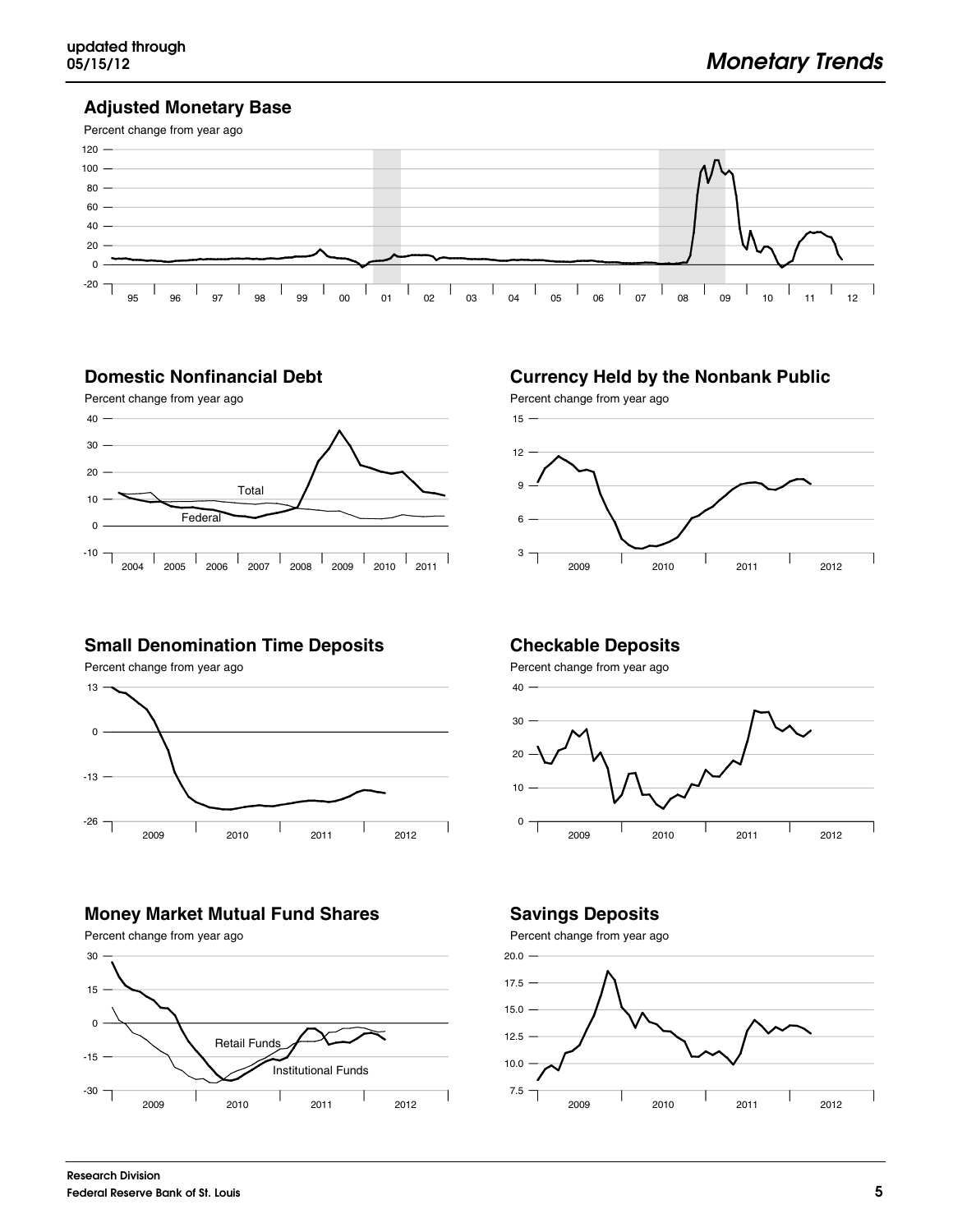#### **Adjusted and Required Reserves**



#### **Total Borrowings, nsa**



**Excess Reserves plus RCB Contracts**



#### **Nonfinancial Commercial Paper**

Percent change from year ago



For more information, please refer to http://www.federalreserve.gov/releases/cp/about.htm.

#### **Consumer Credit**

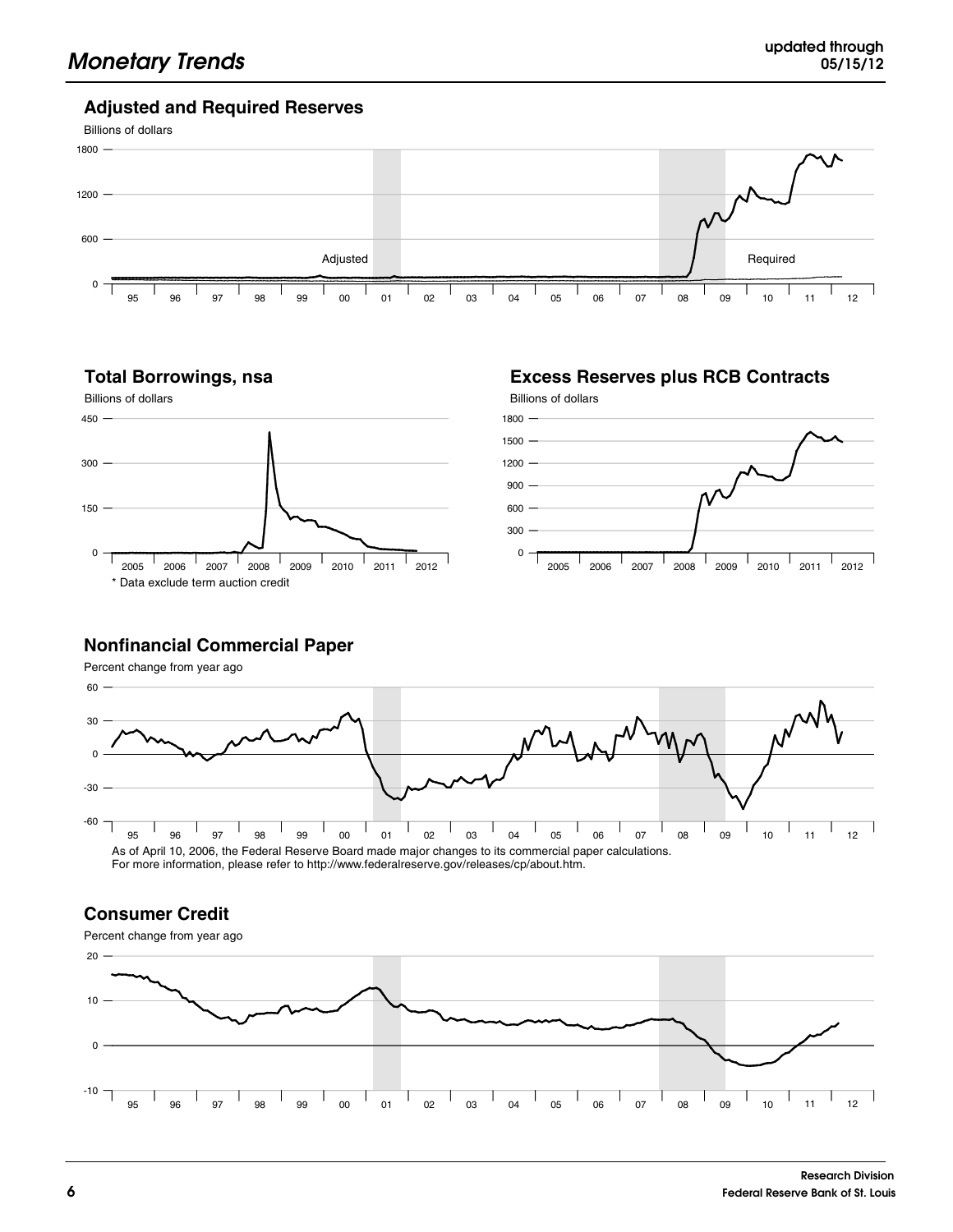### **Net Percentage of Domestic Banks Tightening Standards for Commercial and Industrial Loans**

Percentage



**Net Percentage of Domestic Banks Tightening Standards for Commercial Real Estate Loans** Percentage



#### **Net Percentage of Domestic Banks Tightening Standards for Residential Mortgage Loans** Percentage



# **Net Percentage of Domestic Banks Tightening Standards for Consumer Loans**

Percentage

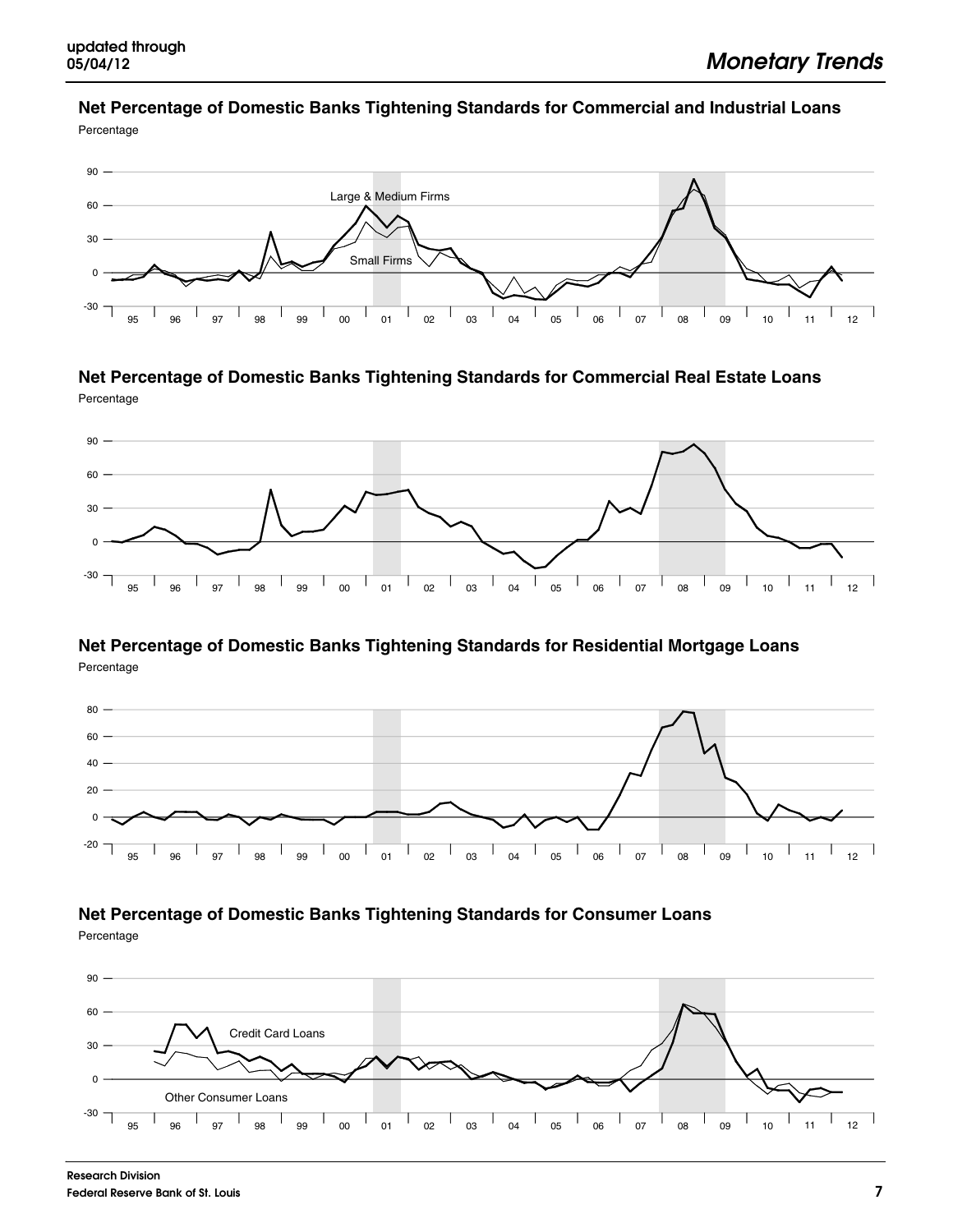### **CPI Inflation and 1-Year-Ahead CPI Inflation Expectations**

Percent



The shaded region shows the Humphrey-Hawkins CPI inflation range. Beginning in January 2000, the Humphrey-Hawkins inflation range was reported using the PCE price index and therefore is not shown on this graph.



#### **10-Year Ahead PCE Inflation Expectations and Realized Inflation** Percent

**Treasury Security Yield Spreads**



### **Real Interest Rates**

Percent, Real rate = Nominal rate less year-over-year CPI inflation

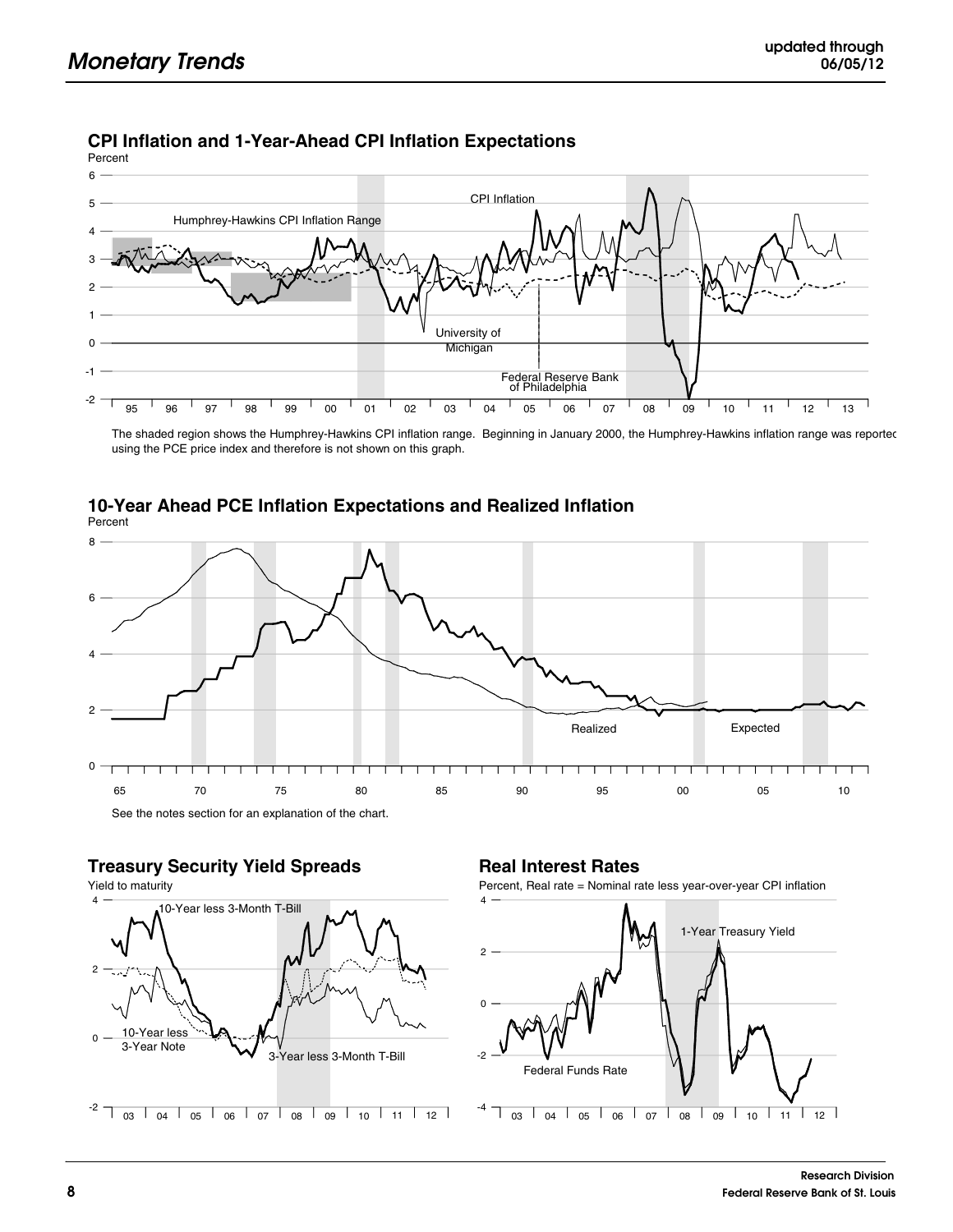### **Short-Term Interest Rates**



### **Long-Term Interest Rates**



### **Long-Term Interest Rates**

Percent



#### **Short-Term Interest Rates**



# **FOMC Intended Federal Funds Rate, Discount Rate, and Primary Credit Rate**

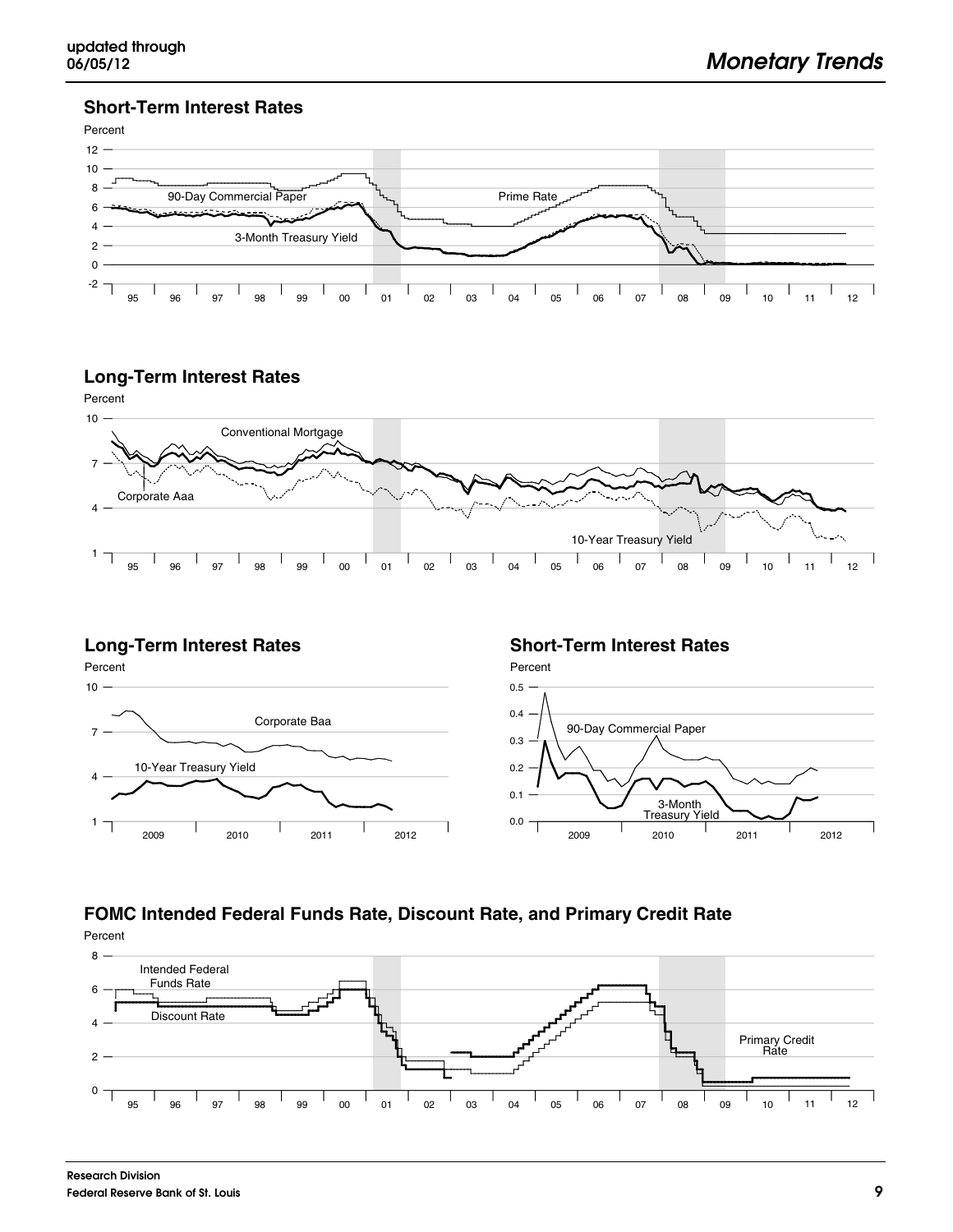### **Federal Funds Rate and Inflation Targets**



# **Components of Taylor's Rule**



### **Monetary Base Growth and Inflation Targets**



Calculated base growth is based on McCallum's rule. Actual base growth is percent change from the previous quarter. Stars represent actual values for<br>2008:Q4, 2009:Q1, 2009:Q4, 2011:Q1, 2011:Q2 and are 188.02 percent, 60.7

### **Components of McCallum's Rule**

#### **Monetary Base Velocity Growth**



# **Real Output Growth**



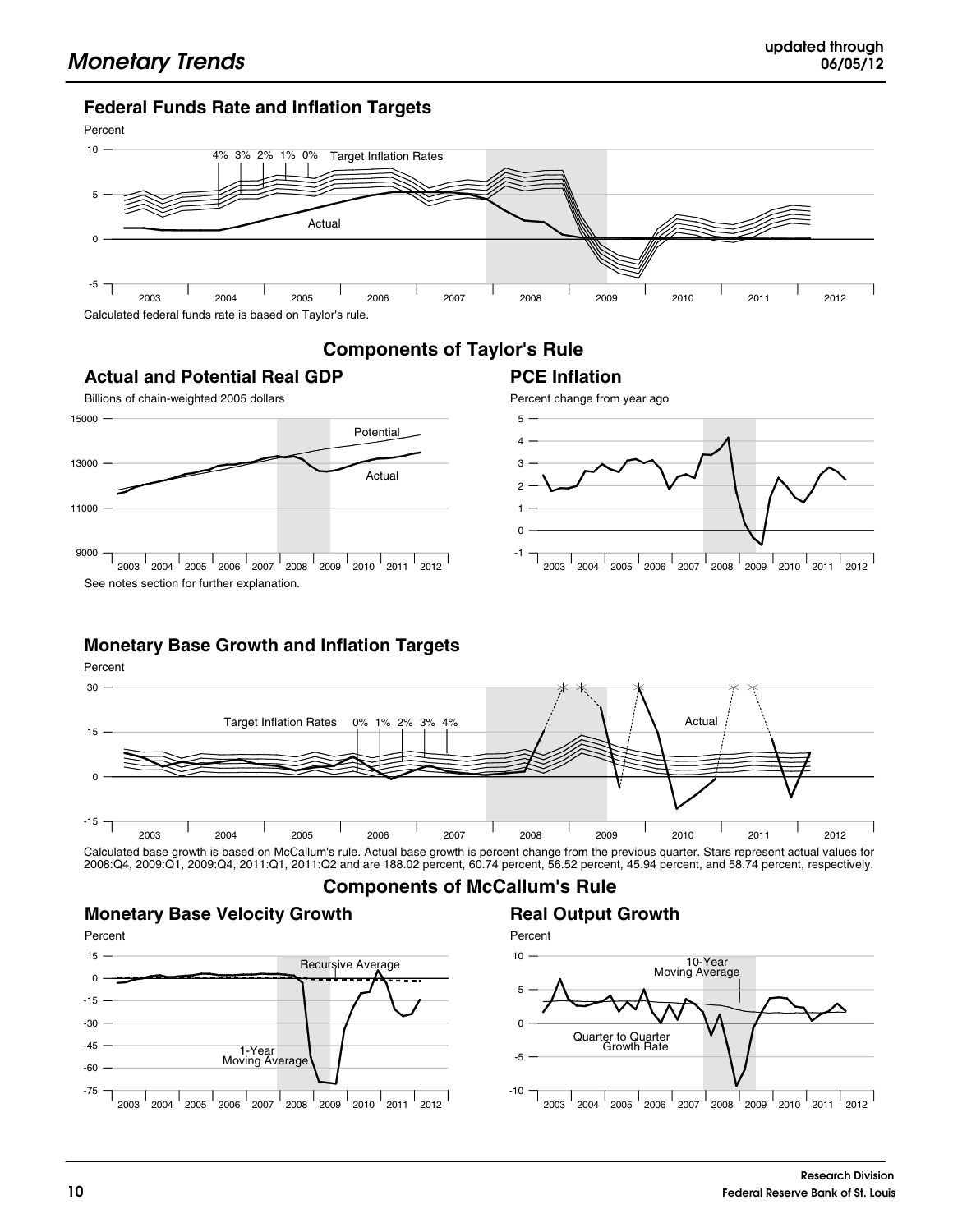#### **Implied One-Year Forward Rates**



#### **Rates on Selected Federal Funds Futures Contracts**



#### **Inflation-Indexed Treasury Securities** Weekly data



Note: Yields are inflation-indexed constant maturity U.S. Treasury securities

#### **Inflation-Indexed 10-Year Government Notes**





#### **Rates on 3-Month Eurodollar Futures**

Percent, daily data



## **Rates on Federal Funds Futures on Selected Dates**



#### **Inflation-Indexed Treasury Yield Spreads** Weekly data



Note: Yield spread is between nominal and inflation-indexed constant maturity U.S. Treasury securities.

### **Inflation-Indexed 10-Year Government Yield Spreads**

Percent, weekly data



Note: Data is temporarily unavailable for the French and U.K. 10-Year Notes and Government Yield Spreads.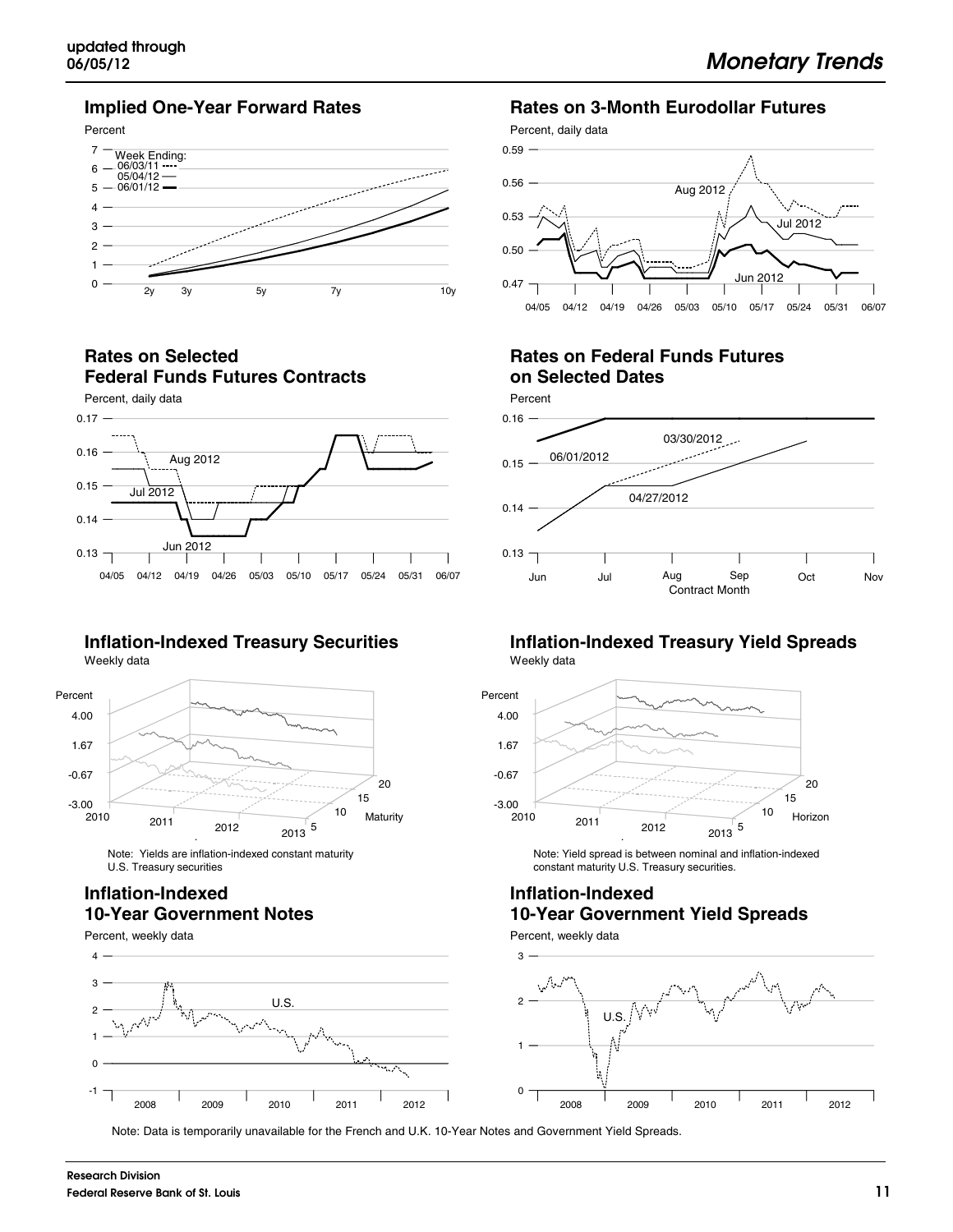### **Velocity**



#### **Interest Rates**







Ratio Scale **M2 Velocity and Interest Rate Spread**

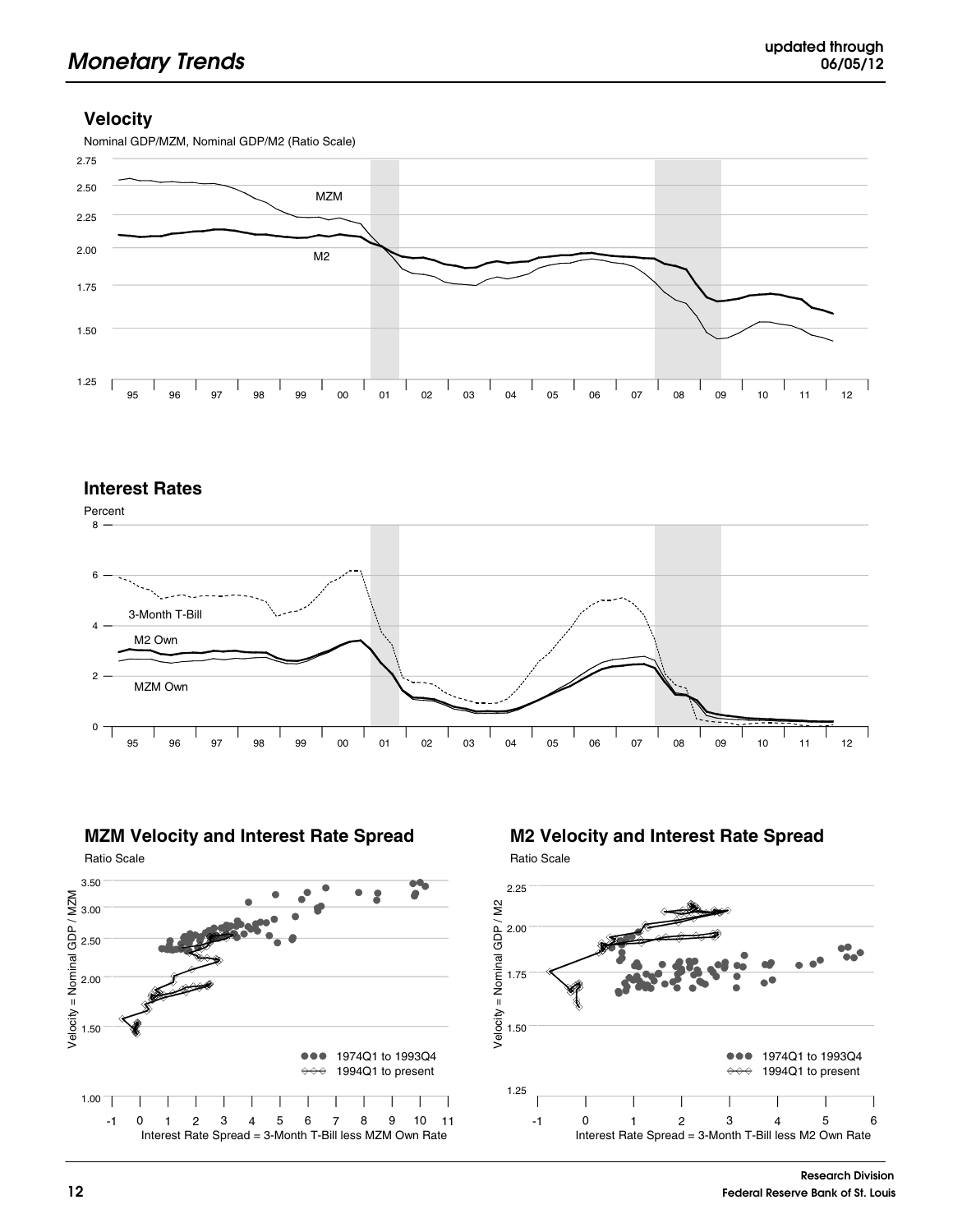#### **Gross Domestic Product**



# **Real Gross Domestic Product**



#### **Gross Domestic Product Price Index**

Percent change from year ago



Dashed lines indicate 10-year moving averages.

#### **M2**

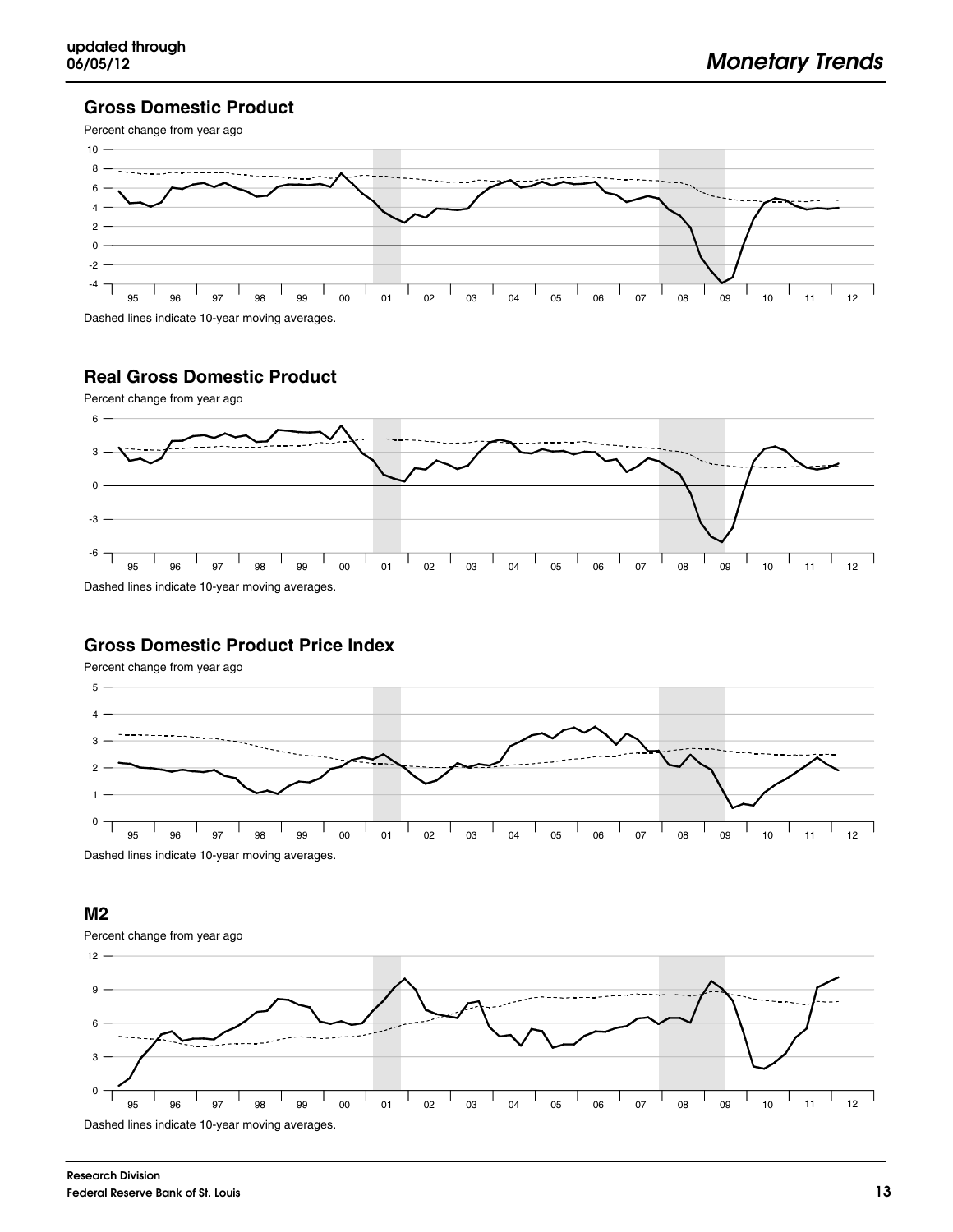## **Bank Credit**



## **Investment Securities in Bank Credit at Commercial Banks**





### **Total Loans and Leases in Bank Credit at Commercial Banks**





# **Commercial and Industrial Loans at Commercial Banks**

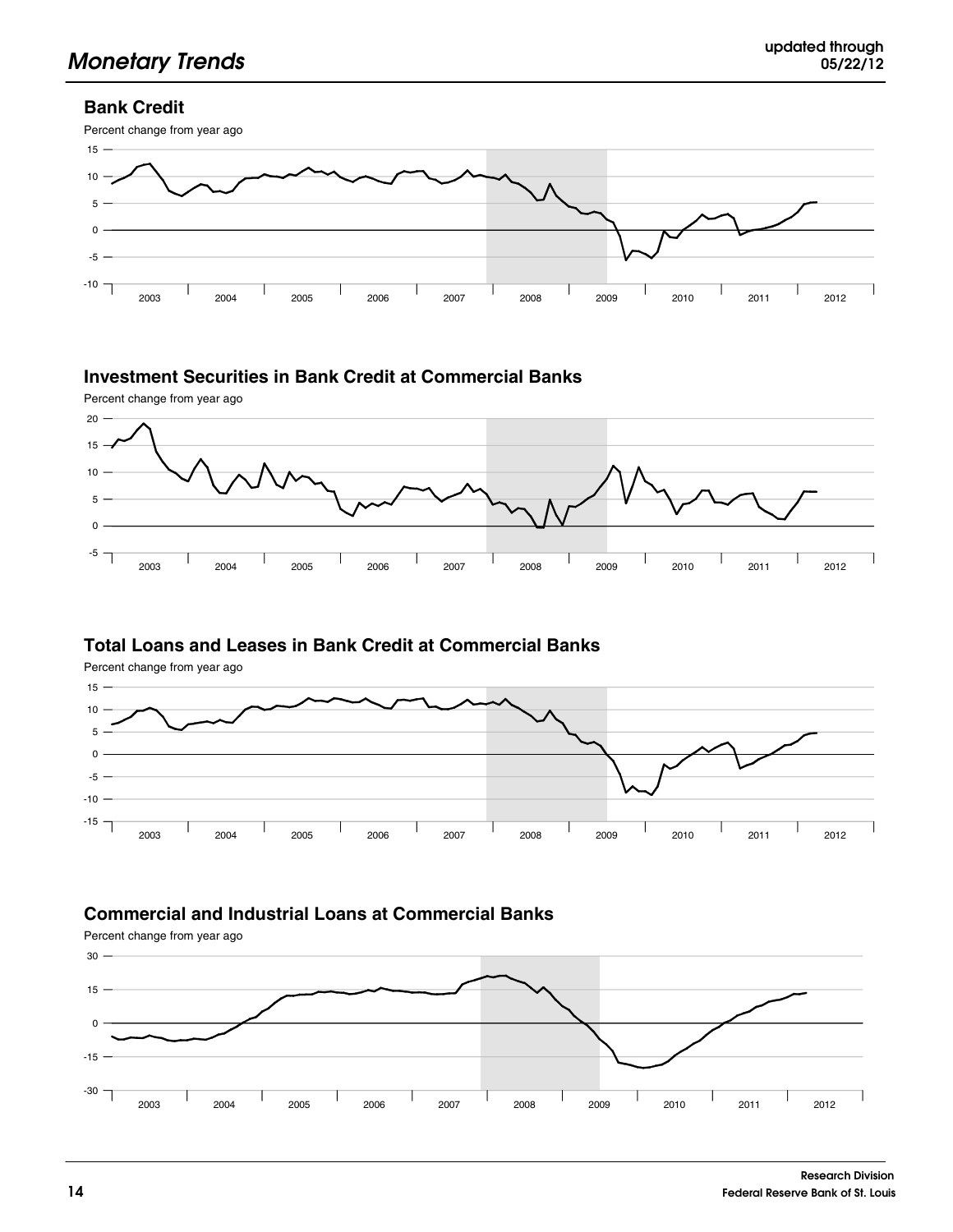### **Standard & Poor's 500**



#### **Recent Inflation and Long-Term Interest Rates**

|                      | <b>Consumer Price</b><br><b>Inflation Rates</b> |                            |                              |      | Long-Term<br><b>Government Bond Rates</b> |       |       |              |  |
|----------------------|-------------------------------------------------|----------------------------|------------------------------|------|-------------------------------------------|-------|-------|--------------|--|
|                      |                                                 |                            | Percent change from year ago |      | Percent                                   |       |       |              |  |
|                      | 2011Q2                                          | 2011Q3<br>2011Q4<br>2012Q1 |                              |      |                                           | Mar12 | Apr12 | May12        |  |
| <b>United States</b> | 3.34                                            | 3.76                       | 3.34                         | 2.82 | 1.97                                      | 2.17  | 2.05  | 1.80         |  |
| Canada               | 3.36                                            | 3.00                       | 2.69                         | 2.34 | 2.00                                      | 2.13  | 2.07  | $\cdot$      |  |
| France               | 2.07                                            | 2.15                       | 2.44                         | 2.31 | 3.02                                      | 2.95  | 2.99  | $\cdot$      |  |
| Germany              | 2.35                                            | 2.46                       | 2.33                         | 2.16 | 1.85                                      | 1.83  | 1.62  | $\bullet$    |  |
| Italy                | 2.67                                            | 2.80                       | 3.30                         | 3.24 | 5.55                                      | 5.05  | 5.68  | $\cdot$      |  |
| Japan                | $-0.43$                                         | 0.17                       | $-0.30$                      | 0.26 | 0.96                                      | 0.97  |       | $\mathbf{r}$ |  |
| United Kingdom       | 4.37                                            | 4.74                       | 4.69                         | 3.49 | 2.21                                      | 2.30  | 2.18  | $\mathbf{r}$ |  |

\* Copyright , 2011, Organisation for Economic Cooperation and Development, OECD Main Economic Indicators (www.oecd.org).

## **Inflation and Long-Term Interest Rate Differentials**



1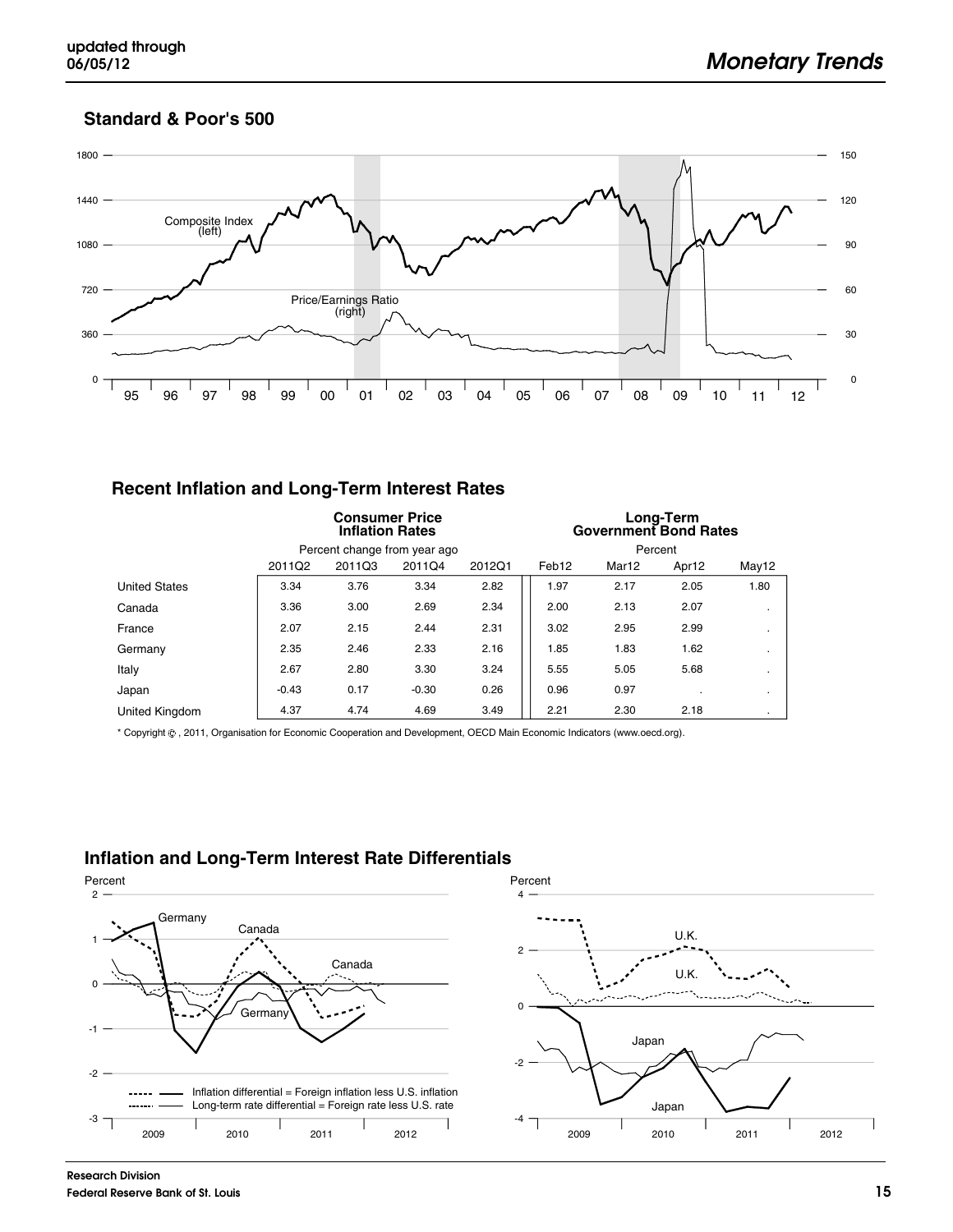|          |      | <b>Money Stock</b> |            | <b>Adjusted</b><br><b>Bank</b> |     |               |                      |                 |                 |
|----------|------|--------------------|------------|--------------------------------|-----|---------------|----------------------|-----------------|-----------------|
|          |      | M1                 | <b>MZM</b> | M <sub>2</sub>                 | M3* | <b>Credit</b> | <b>Monetary Base</b> | <b>Reserves</b> | <b>MSI M2**</b> |
|          | 2007 | 1372.410           | 7631.821   | 7265.126                       |     | 8461.879      | 850.538              | 94.154          |                 |
|          | 2008 | 1434.292           | 8704.631   | 7762.168                       |     | 9120.931      | 1010.159             | 232.563         |                 |
|          | 2009 | 1637.145           | 9538.602   | 8383.147                       |     | 9195.725      | 1796.563             | 944.791         |                 |
|          | 2010 | 1741.696           | 9532.132   | 8590.308                       |     | 9141.957      | 2031.706             | 1144.139        |                 |
|          | 2011 | 2009.424           | 10198.64   | 9217.860                       |     | 9243.786      | 2539.035             | 1577.109        |                 |
| 2010     | 1    | 1700.425           | 9485.893   | 8471.659                       |     | 8918.859      | 2089.194             | 1217.050        |                 |
|          | 2    | 1709.888           | 9427.701   | 8553.106                       |     | 9213.525      | 2034.301             | 1158.475        |                 |
|          | 3    | 1743.325           | 9521.968   | 8608.772                       |     | 9214.249      | 2003.664             | 1117.961        |                 |
|          | 4    | 1813.144           | 9692.966   | 8727.695                       |     | 9221.196      | 1999.667             | 1083.072        |                 |
| 2011     | 1    | 1879.350           | 9816.186   | 8874.042                       |     | 9157.306      | 2242.981             | 1310.575        |                 |
|          | 2    | 1926.749           | 10046.53   | 9026.395                       |     | 9177.620      | 2597.868             | 1647.717        |                 |
|          | 3    | 2077.787           | 10372.35   | 9400.310                       |     | 9253.000      | 2680.222             | 1714.183        |                 |
|          | 4    | 2153.808           | 10559.50   | 9570.692                       |     | 9387.216      | 2635.068             | 1635.962        |                 |
| 2012     | 1    | 2219.498           | 10779.86   | 9770.690                       |     | 9563.554      | 2688.389             | 1663.426        |                 |
|          |      |                    |            |                                |     |               |                      |                 |                 |
| 2010 Apr |      | 1701.551           | 9410.734   | 8514.214                       |     | 9259.285      | 2044.317             | 1179.157        |                 |
|          | May  | 1705.816           | 9430.010   | 8562.162                       |     | 9206.547      | 2034.566             | 1149.888        |                 |
|          | Jun  | 1722.296           | 9442.360   | 8582.941                       |     | 9174.743      | 2024.019             | 1146.379        |                 |
|          | Jul  | 1724.482           | 9463.269   | 8579.403                       |     | 9207.413      | 2015.199             | 1131.113        |                 |
|          | Aug  | 1743.506           | 9518.889   | 8606.238                       |     | 9225.062      | 2014.644             | 1133.748        |                 |
|          | Sep  | 1761.987           | 9583.747   | 8640.674                       |     | 9210.273      | 1981.150             | 1089.021        |                 |
|          | Oct  | 1776.846           | 9647.873   | 8693.546                       |     | 9229.195      | 1998.544             | 1099.769        |                 |
|          | Nov  | 1822.430           | 9697.848   | 8724.226                       |     | 9228.157      | 1991.151             | 1076.450        |                 |
|          | Dec  | 1840.156           | 9733.177   | 8765.314                       |     | 9206.236      | 2009.305             | 1072.996        |                 |
| 2011 Jan |      | 1868.281           | 9767.472   | 8829.096                       |     | 9182.892      | 2057.146             | 1095.882        |                 |
|          | Feb  | 1878.777           | 9799.039   | 8872.614                       |     | 9147.231      | 2243.574             | 1327.458        |                 |
|          | Mar  | 1890.993           | 9882.046   | 8920.417                       |     | 9141.796      | 2428.222             | 1508.384        |                 |
|          | Apr  | 1903.681           | 9968.555   | 8967.558                       |     | 9178.008      | 2531.677             | 1599.135        |                 |
|          | May  | 1931.497           | 10052.58   | 9017.626                       |     | 9176.210      | 2590.365             | 1627.354        |                 |
|          | Jun  | 1945.069           | 10118.45   | 9094.001                       |     | 9178.642      | 2671.563             | 1716.661        |                 |
|          | Jul  | 2004.532           | 10274.07   | 9267.126                       |     | 9221.589      | 2703.581             | 1738.001        |                 |
|          | Aug  | 2106.198           | 10391.82   | 9457.033                       |     | 9263.053      | 2680.463             | 1721.458        |                 |
|          | Sep  | 2122.630           | 10451.17   | 9476.772                       |     | 9274.358      | 2656.623             | 1683.091        |                 |
|          | Oct  | 2137.717           | 10506.20   | 9523.887                       |     | 9334.363      | 2678.492             | 1707.298        |                 |
|          | Nov  | 2154.991           | 10556.12   | 9571.596                       |     | 9398.967      | 2623.100             | 1628.024        |                 |
|          | Dec  | 2168.717           | 10616.20   | 9616.592                       |     | 9428.317      | 2603.613             | 1572.565        |                 |
| 2012 Jan |      | 2222.862           | 10749.88   | 9744.334                       |     | 9491.317      | 2647.630             | 1580.262        |                 |
|          | Feb  | 2215.033           | 10770.11   | 9769.107                       |     | 9588.999      | 2733.189             | 1733.770        |                 |
|          | Mar  | 2220.598           | 10819.60   | 9798.628                       |     | 9610.346      | 2684.348             | 1676.247        |                 |
|          | Apr  | 2247.925           | 10861.93   | 9842.246                       |     | 9655.727      | 2673.869             | 1655.461        |                 |

Note: All values are given in billions of dollars. \*See table of contents for changes to the series.

\*\*We will not update the MSI series until we revise the code to accommodate the discontinuation of M3.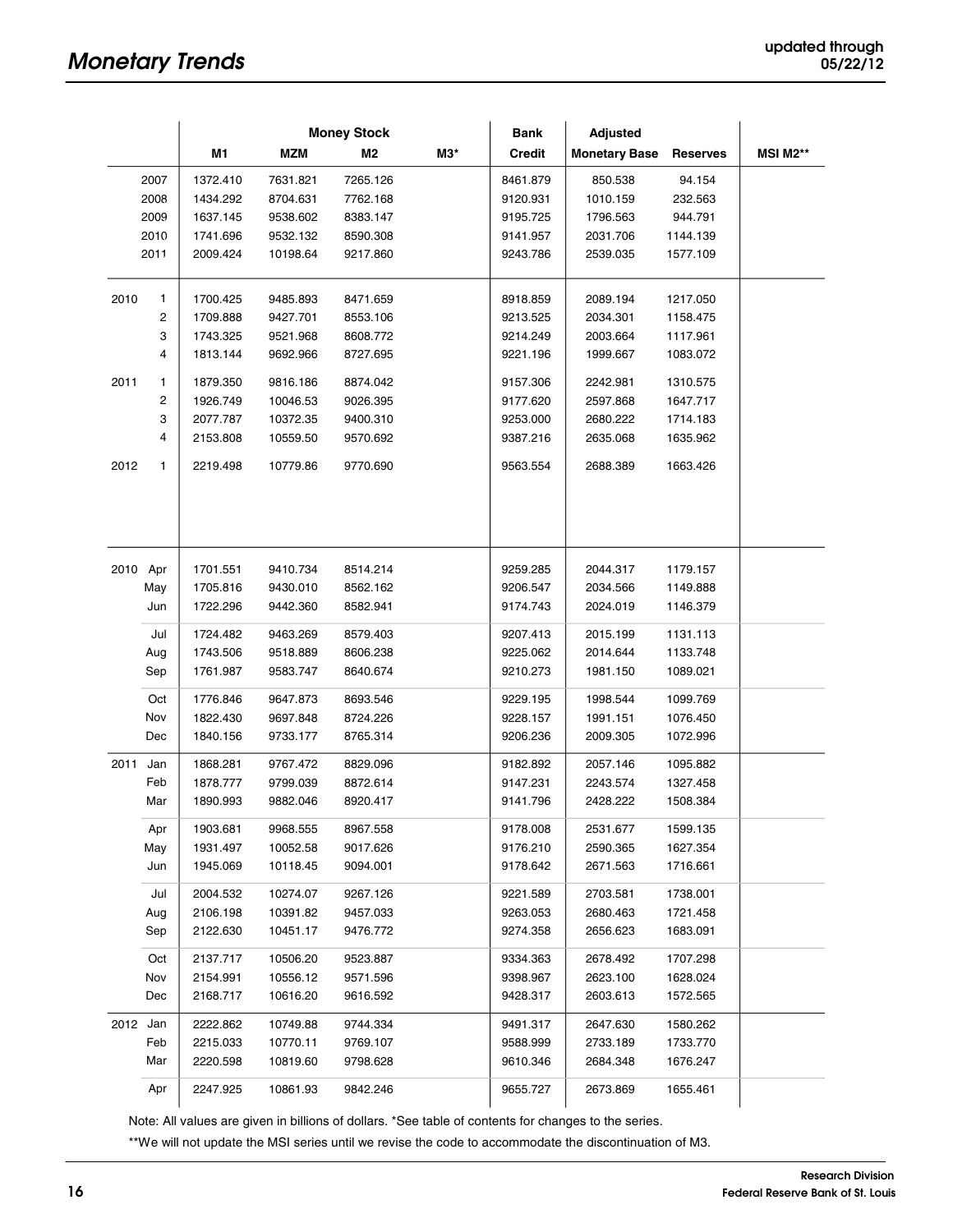|          |      |              | Federal Primary Prime         |              | 3-mo         | <b>Treasury Yields</b> |              | Corporate Municipal |              | Conventional        |              |
|----------|------|--------------|-------------------------------|--------------|--------------|------------------------|--------------|---------------------|--------------|---------------------|--------------|
|          |      |              | <b>Funds Credit Rate Rate</b> |              | <b>CDs</b>   | 3-mo                   | $3 - yr$     | $10-yr$             |              | Aaa Bonds Aaa Bonds | Mortgage     |
|          | 2007 | 5.02         | 5.86                          | 8.05         | 5.27         | 4.47                   | 4.34         | 4.63                | 5.56         | 4.13                | 6.34         |
|          | 2008 | 1.93         | 2.39                          | 5.09         | 2.97         | 1.39                   | 2.24         | 3.67                | 5.63         | 4.58                | 6.04         |
|          | 2009 | 0.16         | 0.50                          | 3.25         | 0.56         | 0.15                   | 1.43         | 3.26                | 5.31         | 4.27                | 5.04         |
|          | 2010 | 0.17         | 0.72                          | 3.25         | 0.31         | 0.14                   | 1.11         | 3.21                | 4.94         | 3.90                | 4.69         |
|          | 2011 | 0.10         | 0.75                          | 3.25         | 0.30         | 0.05                   | 0.75         | 2.79                | 4.64         | 4.26                | 4.46         |
| 2010     | 1    | 0.13         | 0.61                          | 3.25         | 0.21         | 0.11                   | 1.47         | 3.72                | 5.29         | 3.93                | 5.00         |
|          | 2    | 0.19         | 0.75                          | 3.25         | 0.42         | 0.15                   | 1.38         | 3.49                | 5.04         | 3.83                | 4.91         |
|          | 3    | 0.19         | 0.75                          | 3.25         | 0.34         | 0.16                   | 0.83         | 2.79                | 4.58         | 3.58                | 4.45         |
|          | 4    | 0.19         | 0.75                          | 3.25         | 0.28         | 0.14                   | 0.74         | 2.86                | 4.86         | 4.24                | 4.41         |
| 2011     | 1    | 0.16         | 0.75                          | 3.25         | 0.28         | 0.13                   | 1.16         | 3.46                | 5.13         | 4.71                | 4.85         |
|          | 2    | 0.09         | 0.75                          | 3.25         | 0.22         | 0.05                   | 0.95         | 3.21                | 5.04         | 4.50                | 4.66         |
|          | 3    | 0.08         | 0.75                          | 3.25         | 0.29         | 0.02                   | 0.47         | 2.43                | 4.46         | 4.02                | 4.31         |
|          | 4    | 0.07         | 0.75                          | 3.25         | 0.42         | 0.01                   | 0.42         | 2.05                | 3.93         | 3.82                | 4.01         |
| 2012     | 1    | 0.10         | 0.75                          | 3.25         | 0.33         | 0.07                   | 0.42         | 2.04                | 3.89         | 3.31                | 3.92         |
| 2010 May | Jun  | 0.20<br>0.18 | 0.75<br>0.75                  | 3.25<br>3.25 | 0.45<br>0.52 | 0.16<br>0.12           | 1.32<br>1.17 | 3.42<br>3.20        | 4.96<br>4.88 | 3.75<br>3.81        | 4.89<br>4.74 |
|          | Jul  | 0.18         | 0.75                          | 3.25         | 0.41         | 0.16                   | 0.98         | 3.01                | 4.72         | 3.69                | 4.56         |
|          | Aug  | 0.19         | 0.75                          | 3.25         | 0.32         | 0.16                   | 0.78         | 2.70                | 4.49         | 3.44                | 4.43         |
|          | Sep  | 0.19         | 0.75                          | 3.25         | 0.28         | 0.15                   | 0.74         | 2.65                | 4.53         | 3.63                | 4.35         |
|          | Oct  | 0.19         | 0.75                          | 3.25         | 0.27         | 0.13                   | 0.57         | 2.54                | 4.68         | 3.62                | 4.23         |
|          | Nov  | 0.19         | 0.75                          | 3.25         | 0.27         | 0.14                   | 0.67         | 2.76                | 4.87         | 4.44                | 4.30         |
|          | Dec  | 0.18         | 0.75                          | 3.25         | 0.30         | 0.14                   | 0.99         | 3.29                | 5.02         | 4.67                | 4.71         |
| 2011 Jan |      | 0.17         | 0.75                          | 3.25         | 0.29         | 0.15                   | 1.03         | 3.39                | 5.04         | 4.86                | 4.76         |
|          | Feb  | 0.16         | 0.75                          | 3.25         | 0.28         | 0.13                   | 1.28         | 3.58                | 5.22         | 4.79                | 4.95         |
|          | Mar  | 0.14         | 0.75                          | 3.25         | 0.28         | 0.10                   | 1.17         | 3.41                | 5.13         | 4.47                | 4.84         |
|          | Apr  | 0.10         | 0.75                          | 3.25         | 0.23         | 0.06                   | 1.21         | 3.46                | 5.16         | 4.93                | 4.84         |
|          | May  | 0.09         | 0.75                          | 3.25         | 0.21         | 0.04                   | 0.94         | 3.17                | 4.96         | 4.33                | 4.64         |
|          | Jun  | 0.09         | 0.75                          | 3.25         | 0.22         | 0.04                   | 0.71         | 3.00                | 4.99         | 4.23                | 4.51         |
|          | Jul  | 0.07         | 0.75                          | 3.25         | 0.24         | 0.04                   | 0.68         | 3.00                | 4.93         | 4.31                | 4.55         |
|          | Aug  | 0.10         | 0.75                          | 3.25         | 0.29         | 0.02                   | 0.38         | 2.30                | 4.37         | 3.90                | 4.27         |
|          | Sep  | 0.08         | 0.75                          | 3.25         | 0.33         | 0.01                   | 0.35         | 1.98                | 4.09         | 3.84                | 4.11         |
|          | Oct  | 0.07         | 0.75                          | 3.25         | 0.37         | 0.02                   | 0.47         | 2.15                | 3.98         | 3.93                | 4.07         |
|          | Nov  | 0.08         | 0.75                          | 3.25         | 0.41         | 0.01                   | 0.39         | 2.01                | 3.87         | 3.79                | 3.99         |
|          | Dec  | 0.07         | 0.75                          | 3.25         | 0.49         | 0.01                   | 0.39         | 1.98                | 3.93         | 3.75                | 3.96         |
| 2012 Jan |      | 0.08         | 0.75                          | 3.25         | 0.40         | 0.03                   | 0.36         | 1.97                | 3.85         | 3.48                | 3.92         |
|          | Feb  | 0.10         | 0.75                          | 3.25         | 0.30         | 0.09                   | 0.38         | 1.97                | 3.85         | 3.09                | 3.89         |
|          | Mar  | 0.13         | 0.75                          | 3.25         | 0.29         | 0.08                   | 0.51         | 2.17                | 3.99         | 3.37                | 3.95         |
|          | Apr  | 0.14         | 0.75                          | 3.25         | 0.29         | 0.08                   | 0.43         | 2.05                | 3.96         |                     | 3.91         |
|          | May  | 0.16         | 0.75                          | 3.25         | 0.29         | 0.09                   | 0.39         | 1.80                | 3.80         |                     | 3.80         |

Note: All values are given as a percent at an annual rate.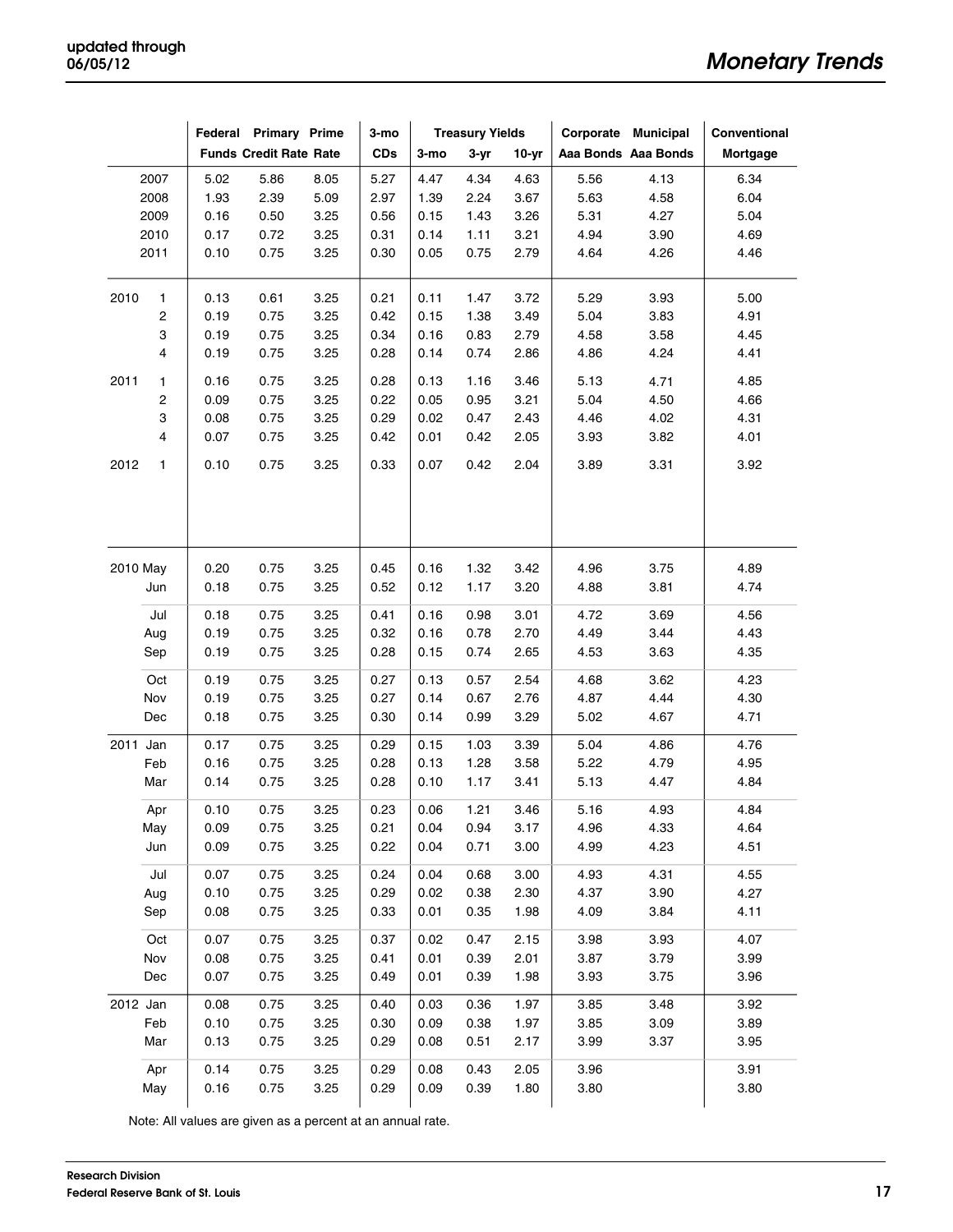# **Monetary Trends**

| updated through |  |          |
|-----------------|--|----------|
|                 |  | 05/15/12 |

|                      |      | M1                               | MZM     | M2      | МЗ* |
|----------------------|------|----------------------------------|---------|---------|-----|
|                      |      | Percent change at an annual rate |         |         |     |
|                      | 2007 | $-0.16$                          | 9.04    | 6.15    |     |
| 2008<br>2009<br>2010 |      | 4.51                             | 14.06   | 6.84    |     |
|                      |      | 14.14                            | 9.58    | 8.00    |     |
|                      |      | 6.39                             | $-0.07$ | 2.47    |     |
|                      | 2011 | 15.37                            | 6.99    | 7.31    |     |
| 2010                 | 1    | 3.91                             | $-3.02$ | 1.01    |     |
|                      | 2    | 2.23                             | $-2.45$ | 3.85    |     |
|                      | 3    | 7.82                             | 4.00    | 2.60    |     |
|                      | 4    | 16.02                            | 7.18    | 5.53    |     |
| 2011                 | 1    | 14.61                            | 5.08    | 6.71    |     |
|                      | 2    | 10.09                            | 9.39    | 6.87    |     |
|                      | 3    | 31.36                            | 12.97   | 16.57   |     |
|                      | 4    | 14.64                            | 7.22    | 7.25    |     |
| 2012                 | 1    | 12.20                            | 8.35    | 8.36    |     |
|                      |      |                                  |         |         |     |
| 2010 Apr             |      | $-7.56$                          | $-5.08$ | 3.76    |     |
|                      | May  | 3.01                             | 2.46    | 6.76    |     |
|                      | Jun  | 11.59                            | 1.57    | 2.91    |     |
|                      | Jul  | 1.52                             | 2.66    | $-0.49$ |     |
|                      | Aug  | 13.24                            | 7.05    | 3.75    |     |
|                      | Sep  | 12.72                            | 8.18    | 4.80    |     |
|                      | Oct  | 10.12                            | 8.03    | 7.34    |     |
|                      | Nov  | 30.79                            | 6.22    | 4.23    |     |
|                      | Dec  | 11.67                            | 4.37    | 5.65    |     |
| 2011 Jan             |      | 18.34                            | 4.23    | 8.73    |     |
|                      | Feb  | 6.74                             | 3.88    | 5.91    |     |
|                      | Mar  | 7.80                             | 10.17   | 6.47    |     |
|                      | Apr  | 8.05                             | 10.50   | 6.34    |     |
|                      | May  | 17.53                            | 10.11   | 6.70    |     |
|                      | Jun  | 8.43                             | 7.86    | 10.16   |     |
|                      | Jul  | 36.69                            | 18.46   | 22.84   |     |
|                      | Aug  | 60.86                            | 13.75   | 24.59   |     |
|                      | Sep  | 9.36                             | 6.85    | 2.50    |     |
|                      | Oct  | 8.53                             | 6.32    | 5.97    |     |
|                      | Nov  | 9.70                             | 5.70    | 6.01    |     |
|                      | Dec  | 7.64                             | 6.83    | 5.64    |     |
| 2012 Jan             |      | 29.96                            | 15.11   | 15.94   |     |
|                      | Feb  | $-4.23$                          | 2.26    | 3.05    |     |
|                      | Mar  | 3.01                             | 5.51    | 3.63    |     |
|                      | Apr  | 14.80                            | 4.69    | 5.35    |     |

\*See table of contents for changes to the series.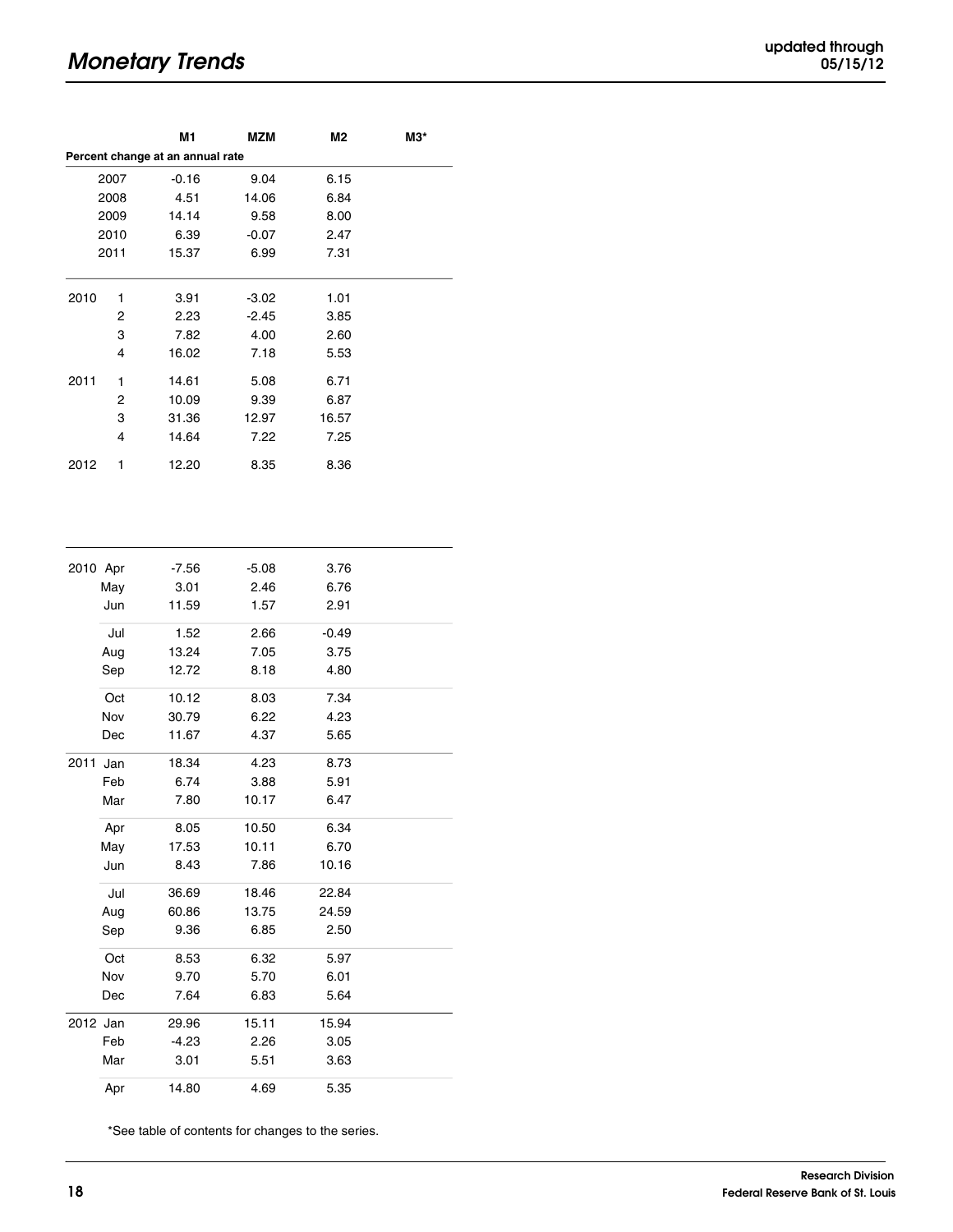# **Definitions**

**M1**: The sum of currency held outside the vaults of depository institutions, Federal Reserve Banks, and the U.S. Treasury; travelers checks; and demand and other checkable deposits issued by financial institutions (except demand deposits due to the Treasury and depository institutions), minus cash items in process of collection and Federal Reserve float.

**MZM (money, zero maturity)**: M2 minus small-denomination time deposits, plus institutional money market mutual funds (that is, those included in M3 but excluded from M2). The label MZM was coined by William Poole (1991); the aggregate itself was proposed earlier by Motley (1988).

**M2**: M1 plus savings deposits (including money market deposit accounts) and small-denomination (under \$100,000) time deposits issued by financial institutions; and shares in retail money market mutual funds (funds with initial investments under \$50,000), net of retirement accounts.

**M3**: M2 plus large-denomination (\$100,000 or more) time deposits; repurchase agreements issued by depository institutions; Eurodollar deposits, specifically, dollar-denominated deposits due to nonbank U.S. addresses held at foreign offices of U.S. banks worldwide and all banking offices in Canada and the United Kingdom; and institutional money market mutual funds (funds with initial investments of \$50,000 or more).

**Bank Credit**: All loans, leases, and securities held by commercial banks.

**Domestic Nonfinancial Debt**: Total credit market liabilities of the U.S. Treasury, federally sponsored agencies, state and local governments, households, and nonfinancial firms. End-of-period basis.

**Adjusted Monetary Base**: The sum of currency in circulation outside Federal Reserve Banks and the U.S. Treasury, deposits of depository financial institutions at Federal Reserve Banks, and an adjustment for the effects of changes in statutory reserve requirements on the quantity of base money held by depositories. This series is a spliced chain index; see Anderson and Rasche (1996a,b, 2001, 2003).

**Adjusted Reserves**: The sum of vault cash and Federal Reserve Bank deposits held by depository institutions and an adjustment for the effects of changes in statutory reserve requirements on the quantity of base money held by depositories. This spliced chain index is numerically larger than the Board of Governors' measure, which excludes vault cash not used to satisfy statutory reserve requirements and Federal Reserve Bank deposits used to satisfy required clearing balance contracts; see Anderson and Rasche (1996a, 2001, 2003).

**Monetary Services Index**: An index that measures the flow of monetary services received by households and firms from their holdings of liquid assets; see Anderson, Jones, and Nesmith (1997). Indexes are shown for the assets included in M2, with additional data at research.stlouisfed.org/msi/index.html.

*Note*: M1, M2, M3, Bank Credit, and Domestic Nonfinancial Debt are constructed and published by the Board of Governors of the Federal Reserve System. For details, see *Statistical Supplement to the Federal Reserve Bulletin*, tables 1.21 and 1.26. MZM, Adjusted Monetary Base, Adjusted Reserves, and Monetary Services Index are constructed and published by the Research Division of the Federal Reserve Bank of St. Louis.

# **Notes**

*Page 3*: Readers are cautioned that, since early 1994, the level and growth of M1 have been depressed by retail sweep programs that reclassify transactions deposits (demand deposits and other checkable deposits) as savings deposits overnight, thereby reducing banks' required reserves; see Anderson and Rasche (2001) and research.stlouisfed.org/aggreg/swdata.html. **Primary Credit Rate**, **Discount Rate,** and **Intended Federal Funds Rate** shown in the chart **Reserve Market Rates** are plotted as of the date of the change, while the **Effective Federal Funds Rate** is plotted as of the end of the month. Interest rates in the table are monthly averages from the Board of Governors H.15 Statistical Release. The **Treasury Yield Curve** and **Real Treasury Yield Curve** show constant maturity yields calculated by the U.S. Treasury for securities 5, 7, 10, and 20 years to maturity. **Inflation-Indexed Treasury Yield Spreads** are a measure of inflation compensation at those horizons, and it is simply the

nominal constant maturity yield less the real constant maturity yield. Daily data and descriptions are available at research.stlouisfed.org/fred2/. See also *Statistical Supplement to the Federal Reserve Bulletin*, table 1.35. The 30-year constant maturity series was discontinued by the Treasury as of February 18, 2002.

*Page 5*: **Checkable Deposits** is the sum of demand and other checkable deposits. **Savings Deposits** is the sum of money market deposit accounts and passbook and statement savings. **Time Deposits** have a minimum initial maturity of 7 days. **Retail Money Market Mutual Funds** are included in M2. **Institutional** money market funds are not included in M2.

*Page 6*: **Excess Reserves plus RCB (Required Clearing Balance) Contracts** equals the amount of deposits at Federal Reserve Banks held by depository institutions but not applied to satisfy statutory reserve requirements. (This measure excludes the vault cash held by depository institutions that is not applied to satisfy statutory reserve requirements.) **Consumer Credit** includes most short- and intermediate-term credit extended to individuals. See *Statistical Supplement to the Federal Reserve Bulletin*, table 1.55.

*Page 7*: Data are reported in the Senior Loan Officer Opinion Survey on Bank Lending Practices.

*Page 8*: **Inflation Expectations** measures include the quarterly Federal Reserve Bank of Philadelphia *Survey of Professional Forecasters*, the monthly University of Michigan Survey Research Center's *Surveys of Consumers*, and the annual Federal Open Market Committee (FOMC) range as reported to the Congress in the February testimony that accompanies the Monetary Policy Report to the Congress. Beginning February 2000, the FOMC began using the personal consumption expenditures (PCE) price index to report its inflation range; the FOMC then switched to the PCE chain-type price index excluding food and energy prices ("core") beginning July 2004. Accordingly, neither are shown on this graph. **CPI Inflation** is the percentage change from a year ago in the consumer price index for all urban consumers. **Real Interest Rates** are ex post measures, equal to nominal rates minus year-over-year CPI inflation.

From 1991 to the present the source of the long-term PCE inflation expectations data is the Federal Reserve Bank of Philadelphia's *Survey of Professional Forecasters*. Prior to 1991, the data were obtained from the Board of Governors of the Federal Reserve System. Realized (actual) inflation is the annualized rate of change for the 40-quarter period that corresponds to the forecast horizon (the expectations measure). For example, in 1965:Q1, annualized PCE inflation over the next 40 quarters was expected to average 1.7 percent. In actuality, the average annualized rate of change measured 4.8 percent from 1965:Q1 to 1975:Q1. Thus, the vertical distance between the two lines in the chart at any point is the forecast error.

*Page 9*: **FOMC Intended Federal Funds Rate** is the level (or midpoint of the range, if applicable) of the federal funds rate that the staff of the FOMC expected to be consistent with the desired degree of pressure on bank reserve positions. In recent years, the FOMC has set an explicit target for the federal funds rate.

*Page 10*: **Federal Funds Rate and Inflation Targets** shows the observed federal funds rate, quarterly, and the level of the funds rate implied by applying Taylor's (1993) equation

$$
f_t^* = 2.5 + \pi_{t-1} + (\pi_{t-1} - \pi^*)/2 + 100 \times (y_{t-1} - y_{t-1}^P)/2
$$

to five alternative target inflation rates,  $\pi^* = 0, 1, 2, 3, 4$  percent, where  $f_t^*$  is the implied federal funds rate,  $\pi_{t-1}$  is the previous period's inflation rate (PCE) measured on a year-over-year basis,  $y_{t-1}$  is the log of the previous period's level of real gross domestic product (GDP), and  $y_{t-1}^P$  is the log of an estimate of the previous period's level of potential output. **Potential Real GDP** is estimated by the Congressional Budget Office (CBO).

**Monetary Base Growth and Inflation Targets** shows the quarterly growth of the adjusted monetary base implied by applying McCallum's (2000, p. 52) equation

$$
\Delta b_{t} = \Delta x_{t}^{*} - \Delta v_{t}^{a} + \lambda (\Delta x_{t}^{*} - \Delta x_{t-1}),
$$
  

$$
\Delta x_{t}^{*} = \pi^{*} + \Delta y_{t}^{*}
$$

to five alternative target inflation rates,  $\pi^* = 0, 1, 2, 3, 4$  percent, where  $\Delta b_t$ is the implied growth rate of the adjusted monetary base,  $\Delta y_t^*$  is the 10-year